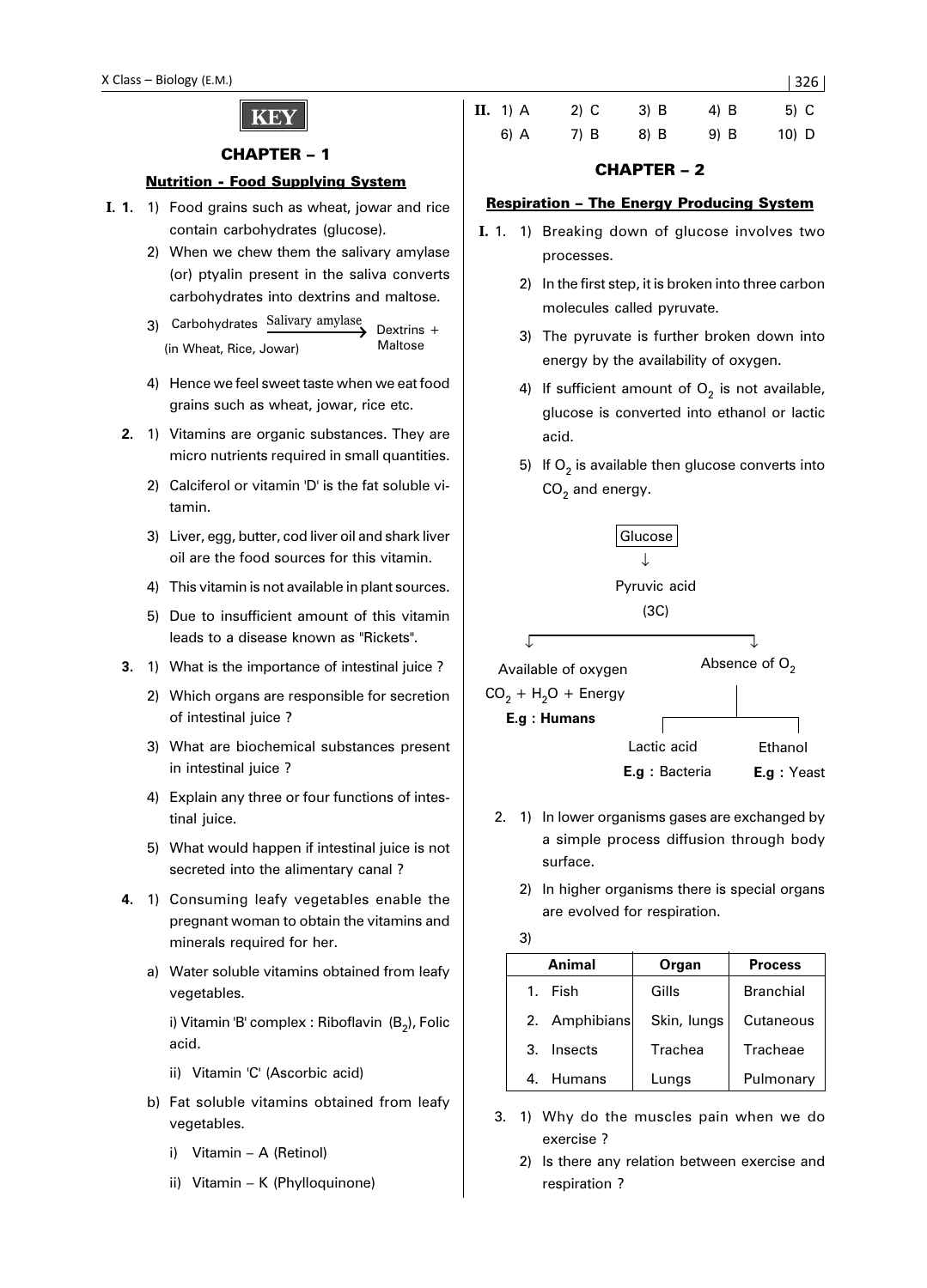- 3) While doing exercise, why does the muscle pain increase in a rapid way ?
- 4) Can we do any exercise without getting pain ?
- 5) What is the meaning of aerobic and anaerobic respiration ?
- 6) By which respiration lactic acid gets accumulated in muscles ?
- 4. 1) Cellular respiration occurs in a series of chemical reactions which results in the release of energy.
	- 2) Each small parcel of chemical energy from the breakdown of sugar is stored up in special compound known as ATP.
	- 3) Adenosine triphosphate is also known as energy currency.
	- 4) An energy rich compound capable of carrying energy wherever needed within the cell.
	- 5) Each ATP molecule gives 7,200 calories of energy. This energy is stored in the form of phosphate bonds.



| $\mathbf{II.}$ 1) $\mathbf{D}$ | $2)$ A  | $3)$ C  | 4) D   | 5) B    |
|--------------------------------|---------|---------|--------|---------|
| 6) C                           | 7) B    | 8) B    | 9) D   | $10)$ C |
| $11)$ A                        | $12)$ B | $13)$ A | 14) C  | $15)$ D |
| 16) C                          | $17)$ B | 18) D   | $19$ B | 20) D   |

# CHAPTER – 3

# **Transportation-The Circulatory System**

- **I.** 1. 1) Blood vessels which carries pure blood are known as arteries.
	- 2) They carry blood from heart to different body parts.
	- 3) Due to contraction of heart blood flows into arteries with great pressure.
	- 4) To retain original structure against high pressure, arteries are rigid in nature.
	- 2. 1) Heart beat is not similar to all age groups.
		- 2) Basing on health condition, heart beat is varied.

#### 3) According to age heart beat is as follows.

| New born | <b>Infants</b> | <b>Infants</b> | <b>Children</b> | <b>Children</b> | <b>Adults</b> |
|----------|----------------|----------------|-----------------|-----------------|---------------|
| $(0-3)$  | $(3-6)$        | $(6-12)$       | $(1-10)$        | (over 10)       |               |
| months)  | months)        |                |                 |                 |               |
|          |                | months)        | years)          |                 |               |

- 3. 1) The rigid vessels called arteries which originate from the heart supply blood to various organs in the body.
	- 2) From the upper part of the left ventricles a thick blood vessel called aorta arises. It supplies oxygenated blood to the body parts.
	- 3) From the upper part of the right ventricle pulmonary artery arises that supply deoxygenated blood to the lungs.
	- 4) A pair of coronary arteries carries oxygenated blood to the muscles of heart.
	- 5) All the arteries carry oxygenated blood except pulmonary artery.
- 4. 1) In fishes two chambered heart is present only one auricle and one ventricle.
	- 2) In amphibians three chambered heart is formed with two auricle and one ventricle.
	- 3) In insects like cockroach 13 chambered heart is present without any blood vessels.
	- 4) In earthworm eight pairs of hearts are present which connects with clossal and ventral blood vessels.
	- 5) In reptiles heart is incompletely divided into four chambers.
	- 6) In aves and mammals heart is divided into four chambers and connected to well defined blood vessels.
	- 7) So circulatory system in vertibrates has under gone several changes during evolution.

| <b>II.</b> 1) A | $2)$ B    | $3)$ C  | 4) A  | 5) D  |  |
|-----------------|-----------|---------|-------|-------|--|
|                 | 6) B 7) A | 8) B    | 9) C  | 10) D |  |
| 11) C           | 12) A     | $13)$ D | 14) D | 15) C |  |

# CHAPTER – 4

#### **Excretion – The Wastage Disposing System**

- I. 1**.** 1) In each kidney more than one million microscopic and thin tubular functional units called nephrons are present.
	- 2) Each nephrons contains Bowman's capsule and renal tubule.
	- 3) Bowman's capsule is filled with Network of blood capillaries known as glomerulus.